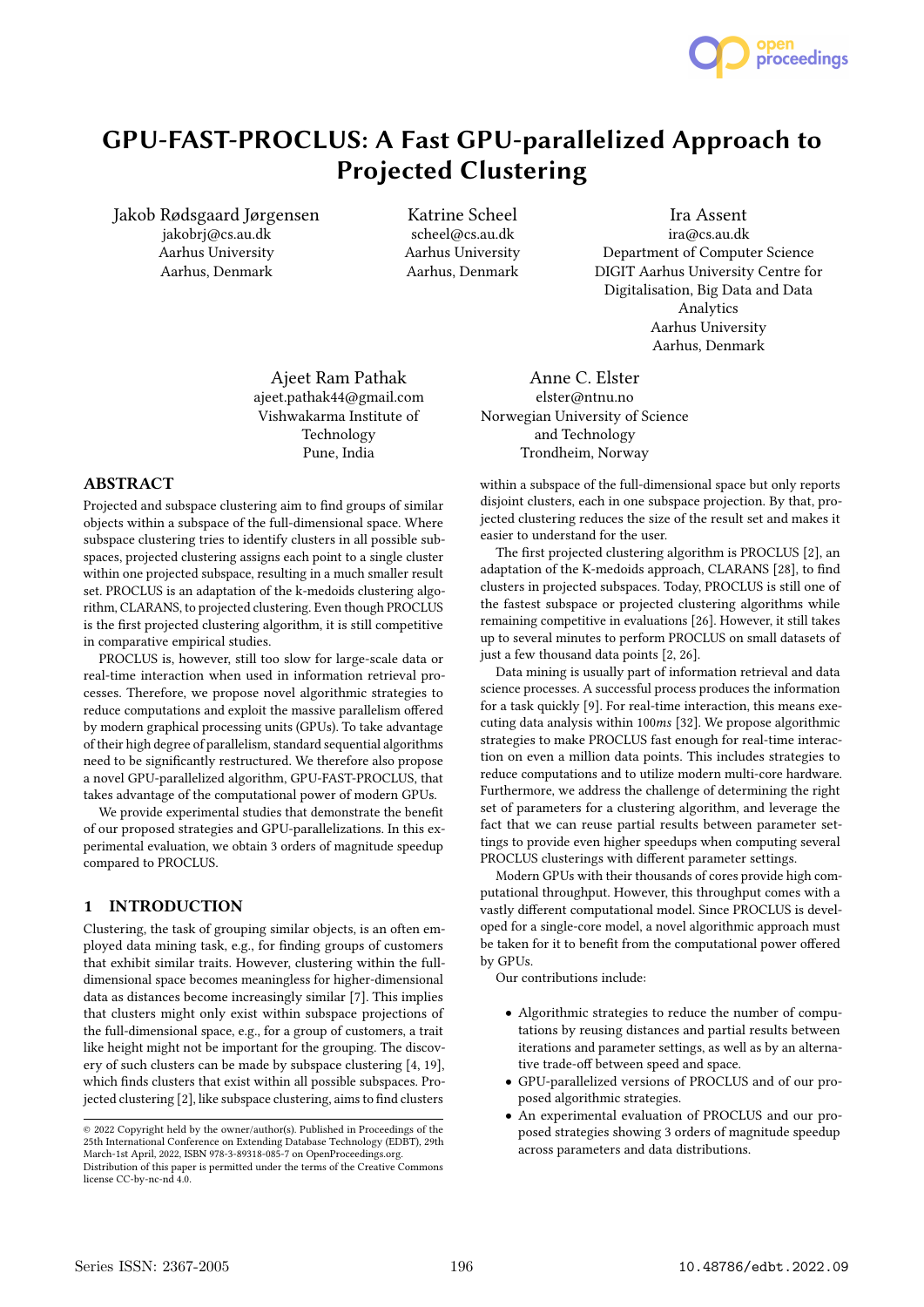#### Table 1: Notation

| $Data \in \mathbb{R}^{n \times d}$ | Dataset with $n$ points and $d$ dimensions         |
|------------------------------------|----------------------------------------------------|
| k                                  | Number of clusters                                 |
| 1                                  | Average number of dimensions                       |
| <i>itrPat</i>                      | Max number of iterations w/o changes               |
| minDev                             | Threshold to identify bad medoids                  |
| A                                  | Constant to determine size of Data'                |
| $\boldsymbol{B}$                   | Constant to determine size of M                    |
| itr                                | Iteration counter                                  |
| t, t'                              | The current and previous usage                     |
| p                                  | Point in Data                                      |
| $Data' \subseteq Data$             | Random subset of full dataset                      |
| $M \subset Data'$                  | Greedily selected subset of Data'                  |
| $MCur \subset M$                   | Set of current medoids selected from M             |
| $MBest \subset M$                  | Set of best medoids                                |
| $MBad \subset MCur$                | Set of replaced medoids in MCur                    |
| $m_i \in MCur$                     | i'th medoid                                        |
| Dist                               | Distance matrix                                    |
| $\delta_i$                         | Distance to the closest medoid                     |
| $L_i \subseteq Data$               | Set of points w/ radius $\delta_i$ of medoid $m_i$ |
| $\Delta L_i \subseteq L_i$         | Change in set $L_i$ between iterations             |
| $\lambda_i$                        | Indicates increase or decrease in $\Delta_i$       |
| $Mldx_i$                           | The index of $m_i$ in M                            |
| <b>DistFound</b>                   | Indicates the distances computed                   |
| $H_{i,j}$                          | Sum of dist. of $p \in L_i$ to $m_i$ in dim. j     |
| $X_{i,j}$                          | Avg. dist. to medoid $m_i$ in dim. j               |
| Yi                                 | Average distance to medoid $m_i$                   |
| $\sigma_i$                         | Standard deviation of $X_{i,j}$                    |
| $Z_{ij}$                           | Measure of spread for $C_i$ in dim. j              |
| $D_i \subseteq \{1,\ldots,d\}$     | <i>i</i> 'th subspace projection                   |
| $C_i \subseteq Data$               | <i>i'</i> th cluster                               |
| CBest                              | Best clustering so far                             |
| $\mu_i$                            | Centroid of cluster $C_i$                          |
| $w_i$                              | Cost of a cluster <i>i</i>                         |
| cost                               | Weighted cost of the full clustering               |
| cost Best                          | Lowest cost found so far                           |
| $\Delta_i$                         | Dist. to closest medoid in subspace $D_i$          |

#### 2 BACKGROUND

We provide important notations in Table 1.  $|A|$  denotes the size of a set A, ||a|| is the absolute value of a scalar a,  $||p||_1$  is the L1-norm of a point  $p$ , and  $||p||_2$  is the L2-norm. The norm in subspace projection  $\overline{D}_i$  is denoted using a superscript, e.g.,  $||p - p||$  $||q||_1^{D_1}$ . PROCLUS uses Manhattan distance  $||p-q||_1$ , Manhattan segmental distance  $||p - q||_1^{D_i}/|D_i|$ , and Euclidean distance  $||p$  $q||_2$ .

We use subscript to index matrices, sets, lists, and points, e.g.,  $Data_{p,i}$  refers to dimension *j* of data point *p*. Superscript is used to refer to a version of a matrix, a set, or a list at a specific iteration, e.g.,  $H^t$  is H in the current iteration t,  $H^{t-1}$  is H in the previous iteration.

We use  $\leftarrow$  for assignment and  $=$  for equality. For simplicity, we use the index of point  $p$  as the actual data point  $Data_p$ , and vice versa. E.g. when computing a distance between point  $p$  and medoid  $m_i$  we write  $Dist_{m_i, p} \leftarrow ||p - m_i||_2$  as shorthand for  $Dist_{m_i, p} \leftarrow || Data_p - Data_{m_i} ||_2.$ 

### 2.1 PROCLUS

We briefly describe PROCLUS, details are found in [2]. PROCLUS is an adaptation of the k-medoids algorithm, CLARANS [28], to projected clustering. Given input  $Data \in \mathbb{R}^{n \times d}$  a d-dimensional dataset with *n* points, the number of clusters  $k$ , the average number of dimensions  $l$ , two scalars  $A$ ,  $B$ , minimum deviation  $minDev$ , and number of rounds without improvement  $itrPat$ , PROCLUS proceeds in three phases initialization, iterative, and refinement. PROCLUS outputs  $k$  disjoint clusters in different subspace projections.

Initialization phase. First, greedily pick potential medoids M from a subset Data' of the dataset Data. The set of points Data' is a random sample of size  $A \times k$  from Data. From Data' PROCLUS greedily selects  $B \times k$  points one by one, as the one with the largest Euclidean distance to all other points in  $M$ , see Algorithm 1 line 2-3.

Iterative phase. PROCLUS iteratively optimizes the set of medoids  $MCur \subset M$  of size k. This is done through multiple subphases, see lines 5-14. First, compute the set of points  $L_i$  within a sphere centered at each medoid  $m_i$ . Second, find the optimal sets of dimensions for the sets of points  $L$ . Third, assign points to the closest medoid within the selected subspace projection for each medoid. Fourth, evaluate the clustering. If the cost of the clustering is smaller than the best found so far, keep the current set of medoids MCur as the best set of medoids MBest and the corresponding clustering as *CBest*. Compute a new *MCur* for the next iteration by replacing the bad medoids in *MBest*. The bad medoids MBad are the medoids with a cluster size smaller than  $|Data|/k \times minDev$  or if no such exists, the medoid with the smallest cluster. The iterative phase stops when no new MBest has been found for *itrPat* iterations.

Refinement phase. The last phase refines the clusters found so far. First, let  $L \leftarrow CBest$  instead of the spheres and use  $L$  to find the best set of dimensions for the medoids. Within these dimensions, assign points to the closest medoid. At last, define a sphere for each medoid  $m_i$  with radius  $\Delta_i \leftarrow \min_{j \neq i} ||m_i$  $m_i$ || $^{D_i}/D_i$  in subspace  $D_i$ . A point is an outlier if it lies outside the sphere for all medoids.

**ComputeL.** Compute the set of points  $L_i$  close to each medoid  $m_i \in \hat{M}$ Cur. For each medoid  $m_i$ , let  $\delta_i \leftarrow \min_{j \in i} ||m_j - m_i||_2$ be the distance to the nearest medoid  $m_j \in MCur$  and  $L_i \leftarrow \{p \in$ Data|  $||p - m_i||_2 \le \delta_i$  be the set of points within the sphere centered at  $m_i$  with radius  $\delta_i$ .

FindDimensions. Find the best subspace projections. Compute the average distances  $X_{i,j}$  from all points in  $L_i$  to  $m_i$  along dimensions  $j$ . Next, compute the average distances

 $Y_i \leftarrow \left(\sum_{j=1}^d X_{i,j}\right) / d$  for each medoid  $m_i$  across all dimensions *j*, the standard deviation  $\sigma_i \leftarrow \sqrt{\left(\sum_{j=1}^d X_{i,j}\right)/(d-1)}$  for each medoid  $m_i$  across all dimensions  $j$ , and a relative measure of spread  $Z_{i,j} \leftarrow (X_{i,j} - Y_i)/\sigma_i$  for each pair of dimension j and medoid  $m_i$ .

At last, for each medoid  $m_i$  pick the two dimensions with the smallest  $Z_{i,j}$ , and after that pick the dimensions  $j$  corresponding to the lowest  $Z_{i,j}$  and add them to the subspace  $D_i$  until a total of  $k \times l$  dimensions has been picked.

**AssignPoints.** Assign each point  $p$  to cluster  $C_i$  with smallest Manhattan segmental distance to medoid  $m_i$  within the subspace projection  $D_i$ .

EvaluateCluster. The cost of the clustering is the average Manhattan segmental distance from centroid  $\mu_i \leftarrow \sum_{p \in C_i} p/|C_i|$ |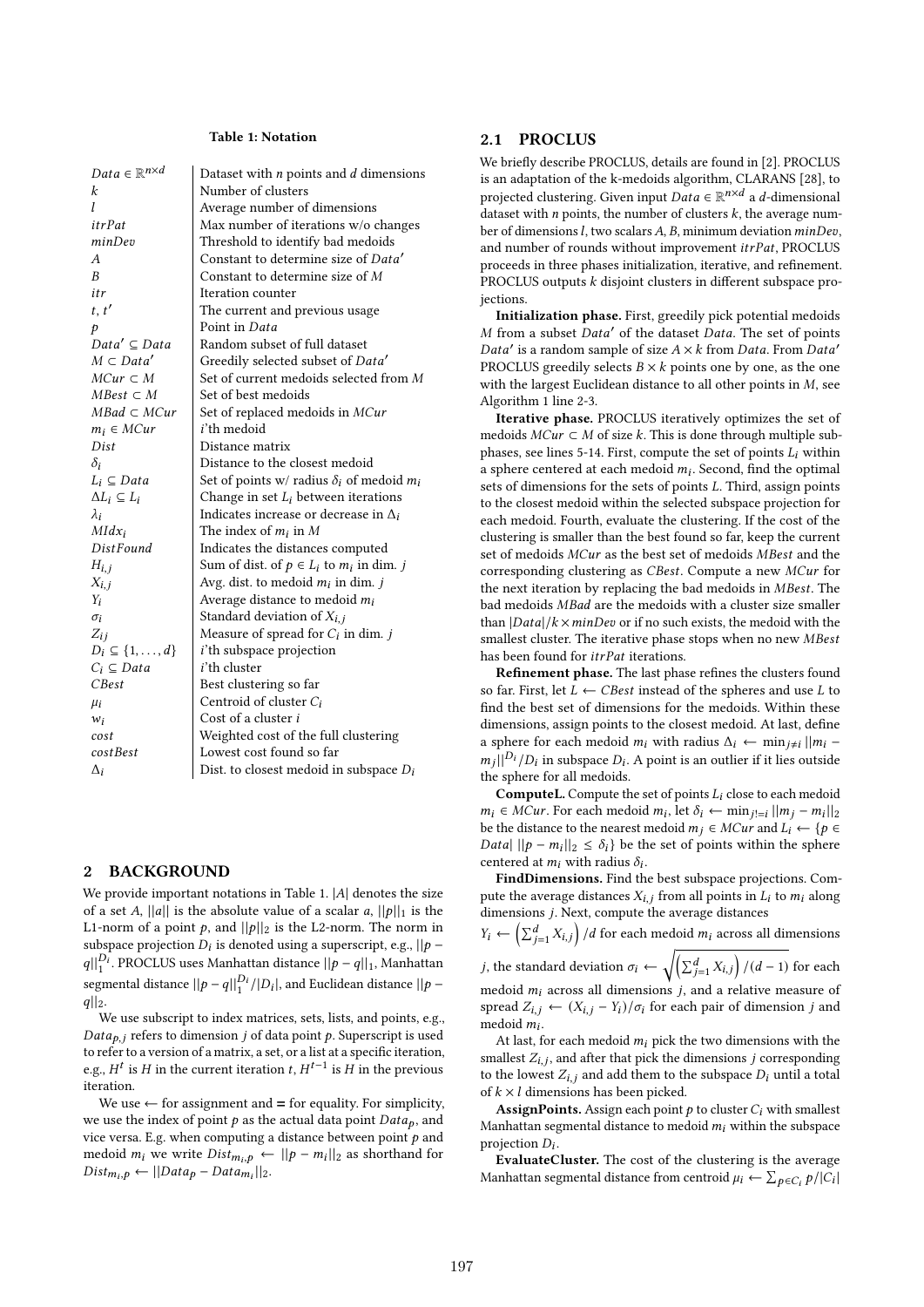|  | Algorithm 1 PROCLUS(Data, A, B, k, l, itrPat, minDev) |  |  |  |  |
|--|-------------------------------------------------------|--|--|--|--|
|--|-------------------------------------------------------|--|--|--|--|

1: // Initialization Phase

- 2:  $Data' \leftarrow$  random sample from *Data* of size  $A \times k$
- 3:  $M \leftarrow \text{Greedy}(Data', A, B, k)$
- 4: // Iterative Phase
- 5: while  $itr < irPat$  do
- 6:  $L \leftarrow$  ComputeL(*Data, MCur*)
- 7:  $D \leftarrow$  FindDimensions (*Data, MCur, L, k, l*)
- 8:  $C \leftarrow \text{AssignPoints}(Data, MCur, D)$
- 9:  $cost \leftarrow EvaluateClusters(Data, C, D, k)$
- 10:  $itr \leftarrow irr + 1$
- 11: if  $cost < costBest$  then
- 12:  $itr \leftarrow 0$ ,  $costBest \leftarrow cost, MBest \leftarrow MCur$
- 13:  $MBad \leftarrow ComputeBadMedoids(MBest, minDev)$
- 14: Compute MCur by replacing the bad medoids in MBest with random points from  $M$
- 15: // Refinement Phase
- 16:  $L \leftarrow CBest$
- 17:  $D$  ← FindDimensions(*Data, L, MBest, d, k, l*)
- 18:  $C \leftarrow \text{AssignPoints}(Data, MBest, D)$
- 19:  $C$  ← RemoveOutliers(Data, C, MBest, D)
- 20: return  $C, D, M$

of cluster  $C_i$  within subspace  $D_i$ :

$$
w_i \leftarrow \frac{\sum_{j \in D_i} V_{i,j}}{|D_i|}, V_{i,j} \leftarrow \frac{\sum_{p \in C_i} ||p_j - \mu_{i,j}||}{|C_i|},
$$
  
\n
$$
\cos t \leftarrow \frac{\sum_{i}^{k} |C_i| \times w_i}{|D_i|}.
$$
 (1)

$$
cos t \leftarrow \frac{|\text{Data}|}{|\text{Data}|}.
$$
\nNote that PROCLUS uses localized random search for the best set of medoids and subspaces within a random subset of the data. This implies that PROCLUS is non-deterministic, so results can

This implies that PROCLUS is non-deterministic, so results can differ with the same parameters and dataset if the random seeds differ. Any of these results are equally correct according to the PROCLUS algorithm.

#### 3 FAST-PROCLUS

We observe that PROCLUS performs many similar computations that we exploit when we devise parallel algorithmic strategies. Some of these computations are not just similar but repeated between iteration and function calls. We propose two strategies: (1) thorough analysis of distance computations and storing partial results for re-use, (2) parallel algorithms for the GPU. To make a clear distinction between the speedup gained by reducing computations performed, and the speedup gained by parallelization, we describe our FAST-PROCLUS for the algorithmic improvements, and in Section 4.1, we parallelize both PROCLUS and FAST-PROCLUS.

The result of PROCLUS depends on user-selected parameters, so the user usually does multiple runs to find the best parameter setting. We propose a strategy that reuses temporary results between iterations and parameter settings to reduce computations. This includes a heuristic to reduce conversion time by reusing the best set of medoids found for the previous parameter setting.

The iterative phase of PROCLUS has several steps with a  $O(n \times$  $k \times d$ ) running time. These steps are the most time-consuming and, therefore, the focus for improvement.

Compute distances to potential medoids only once. When computing the set of points  $L_i$  within the radius  $\delta_i$ , PROCLUS computes the distances from each medoid  $m_i$  to each point  $p$ .

These computations have a  $O(n \times k \times d)$  run-time and are, therefore, one of the more expensive in PROCLUS.

For the medoids used in earlier iterations, the distances have already been computed and do not change between iterations since the distance measure is the Euclidean distance in fulldimensional space. Furthermore, PROCLUS only picks the current medoids  $MCur$  from a small set of  $B \times k$  potential medoids  $M$  where  $B$  should be a small number. This implies that the reuse of medoids is likely. We, therefore, propose to save the distances across iterations. For this purpose, we introduce a distance matrix *Dist*  $\in \mathbb{R}^{Bk \times n}$  with all pairs of distances between medoids and points. This requires  $O(B \times k \times n)$  space and is, therefore, a trade-off between running time and space. For the cases where space is a limiting factor, we later propose an adaptation of this strategy that reduces the memory used by a factor  $B$ , at the cost of a small increase in running time.

The distance matrix *Dist* allows us to only compute the distances the first time a medoid is used, and therefore reduce the computations in ComputeL. To keep track of which distances have been computed, we maintain an indicator vector  $DistFound \in$  ${true, false}$ <sup>Bk</sup> that indicates if the distances to a medoid have been computed. Furthermore, we introduce an index  $Mldx_i$  to indicate which of the potential medoids the *i*'th medoid  $m_i \in MCur$ corresponds to from the potential medoids  $M$  and the distance matrix  $Dist.$  For each iteration  $t$  we check  $DistFound$  to see if the distances from each  $m_i$  to all points  $p$  has been computed, if not we compute the distances  $Dist_{MIdx_i,p} \leftarrow ||p - m_i||_2$  for all p. Afterward, we set  $DistFound_{Mldx_i} \leftarrow true$  to indicate that the distances have been computed.

Introduce sum of distances to medoids as temporary result. As part of selecting subspaces, we compute the average distances  $X_{i,j}$  to each medoid  $m_i$  from all points  $p \in L_i$  along dimension  $j$ . We observe that it is often the case that the set  $L_i$ only changes for a fraction of the points between iterations since the potential medoids are selected to be far apart. We denote the change in  $L_i$  by  $\Delta L_i$ .

THEOREM 3.1 (COMPUTING THE CHANGE  $\Delta L_i$  in  $L_i$  between ITERATIONS). For medoid  $m_i$  and the set of points  $L_i$  in the sphere centered at  $m_i$  with radius  $\delta_i$ , let:

$$
\Delta L_i \leftarrow \{ p \in Data | \delta_i^{t'} < ||p - m_i||_2 \le \delta_i^t \vee \delta_i^{t'} \ge ||p - m_i||_2 > \delta_i^t \}.
$$
\n
$$
(3)
$$

Then  $\Delta L_i$  is the change in set  $L_i$  between the current iteration t and the previous usage  $t'$ .

PROOF. We have two cases, either the radius  $\delta_i$  has increased, implying that  $\delta_i^t > \delta_i^{t'}$ , or it has decreased, implying that  $\delta_i^t < \delta_i^{t'}$ . In the first case, we can split the set  $L_i^t$  at the current iteration *t* into two disjoint sets, the old set  $L_i^{t'}$  at iteration  $t'$  union with the change  $\Delta L_i$ :

$$
L_i^t = \{p \in Data | ||p - m_i||_2 \le \delta_i^t\}
$$
  
\n
$$
= \{p \in Data | ||p - m_i||_2 \le \delta_i^t\} \cup
$$
  
\n
$$
\{p \in Data | \delta_i^{t'} < ||p - m_i||_2 \le \delta_i^t\}
$$
  
\n
$$
= L_i^{t'} \cup \{p \in Data | \delta_i^{t'} < ||p - m_i||_2 \le \delta_i^t\} \cup \delta_i^{t'} \ge ||p - m_i||_2 > \delta_i^t\}
$$
  
\n
$$
= L_i^{t'} \cup \Delta L_i.
$$
\n(4)

And analogously for the decrease in  $L_i$ .

. □ □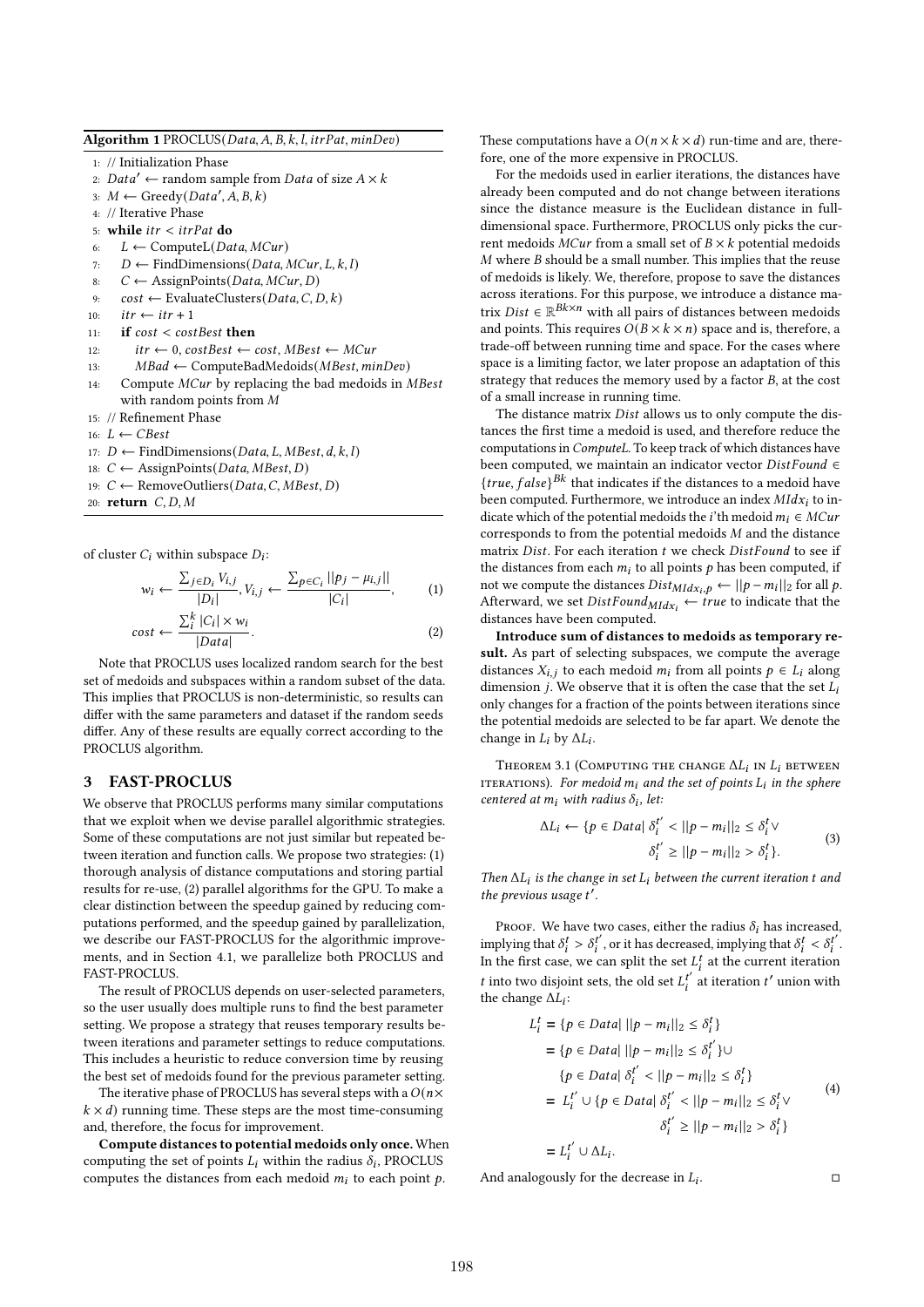To avoid recomputing the entire  $X_{i,j}$ , we propose to maintain a matrix  $H^{t'} \in \mathbb{R}^{Bk \times d}$  with the sum of distances to each medoid  $m_i$  to all points in  $L_i^{t'}$  along dimension *j* from the previous usage  $t'$ :

$$
H_{Mldx_{i},j}^{t'} = \sum_{p \in L_{i}^{t'}} ||p_{j} - m_{ij}||.
$$
 (5)

THEOREM 3.2 (COMPUTING H ITERATIVELY). For medoid  $m_i \in$ MCur, set  $L_i^t$  in radius  $\delta_i^t$  at iteration t and change  $\Delta L_i$  since the previous usage t' we can split the sum of distances  $H_{Mldx_{i,j}}^{t}$  into two parts:

$$
H_{Mldx_{i},j}^{t} \leftarrow H_{Mldx_{i},j}^{t'} + \lambda_{i} \times \sum_{p \in \Delta L_{i}} ||p_{j} - m_{ij}||, \qquad (6)
$$

where  $\lambda_i$  is 1 if the sphere increases in size and -1 if it decreases.

PROOF. We again have two cases. Either the change is an increase or decrease. For increase, using Theorem 3.1 and since  $L_i^{t'}$  and  $\Delta L_i$  are disjoint, we have:

$$
H_{MIdx_{i,j}}^{t} = \sum_{p \in L_{i}^{t}} ||p_{j} - m_{ij}|| = \sum_{p \in L_{i}^{t'} \cup \Delta L_{i}} ||p_{j} - m_{ij}||
$$
  
= 
$$
\sum_{p \in L_{i}^{t'}} ||p_{j} - m_{ij}|| + \sum_{p \in \Delta L_{i}} ||p_{j} - m_{ij}||.
$$
 (7)

Analogously for decrease. □

We use Theorem 3.2 to update  $H$  and then compute the average distance  $X_{i,j} \leftarrow H_{Mldx_{i,j}}^{t}/|L_i|$  across dimension j from all points in  $L_i$  to  $m_i$ .

Only updating  $H$  with the change in  $L_i$  requires that during ComputeL we do not calculate the set  $L_i$ , but instead the change  $\Delta L_i$  in points as in Theorem 3.1. Notice that  $\Delta L_i$  can be computed in the same way as  $L_i$ , the only difference being the condition that we keep points between the current  $\delta_i^t$  and the previous  $\delta_i^{t'}$  radius of the set  $L_i$ . To maintain radius  $\delta_i^{t'}$  we must keep the previous radius for any of the  $B \times k$  potential medoids. Furthermore, we maintain the size of the set  $L_i$ ,  $|L_{Mldx_i}^t| \leftarrow |L_{Mldx_i}^{t'}| + \lambda_i \times |\Delta L_i|$ , for all potential medoids.

We can now update  $H$  between iterations instead of recomputing the sum of distances for each iteration. This implies that we can reuse computations and reduce the running time.

#### 3.1 Multiple parameter settings

A drawback for most subspace and projected clustering algorithms, including PROCLUS, is that the result depends on the selected parameters. In practice, these algorithms are typically run multiple times with different parameters. For PROCLUS, the important parameters are the number of clusters  $k$  and the average number of dimensions l.

When running for multiple different parameter settings, PRO-CLUS performs many similar computations. We observe that if we have the same potential medoids  $M$  for all parameter settings, both the distance matrix  $Dist$  and the sum of distances  $H$  can be reused. To achieve this, we only once greedily pick potential medoids for the largest  $k$  and use this set  $M$  for all parameter settings. Having a constant  $|M| = B \times k$  picked from a set of size  $|S| = A \times k$  corresponds to an increase in  $A = |S|/k$  and  $B = |M|/k$  as k decreases. In other words, the first selection of A,  $B$ , and  $k$  impacts the values for  $A$  and  $B$  in subsequent parameter settings for different  $k$ . Please note that  $A$ ,  $B$ ,  $k$ , and  $l$  are only

used to determine the size of  $M$  and  $S$  and do not otherwise impact greedy picking, so the likelihood of picking a specific M for any given execution is unchanged. We thus trade-off selection of  $A$  and  $B$  for speed. We implement both this faster version reusing the computations saved in  $Dist, H, M$ , and  $S$ , as well as one that follows the original PROCLUS sampling strategy, and study the speedup gained in the experiments, Section 5.

As an additional speedup option, we introduce a heuristic that reusing medoids found to be good in one setting as initialization in other settings, as this may lead to faster convergence. Therefore, instead of initializing each parameter setting with the current medoids  $MCur$  as a random subset of the potential medoids  $M$ , we initialize the current medoids as a random subset of the previous best medoids MBest. In the experiments, Section 5, we study the speedup this initialization provides.

# 3.2 Trade-off between running time and space

We propose an adaptation of FAST-PROCLUS, called FAST\*- PROCLUS, that reduces the space complexity at the cost of a slight increase in running time. Instead of saving the distance matrix  $Dist$  and the sum of distances  $H$  to all potential medoids, which require  $O(B \times k \times n)$  and  $O(B \times k \times d)$  space, respectively, we only keep these temporary results from the previous iteration  $t - 1$ . This requires only  $O(k \times n)$  space but implies that we can only reuse the computations in  $Dist$  and  $H$  from iteration  $t - 1$  instead of any earlier iteration  $t'$ . However, it is often the case that few of the current medoids are replaced, and we can, therefore, still reuse most of the computed distances.

Since we no longer need to keep track of which of the potential medoids are in use, we do not use the index  $Mldx$ . Instead, we use  $i \in MBad$  to identify for which of the medoids we need to recompute the distance matrix *Dist* and reset the previous  $\delta_i^{t-1}$ , size of  $L_i$  and the sum of distances H before we compute  $\Delta L_i$ .

# 4 GPU-PROCLUS

Modern GPUs provide high computational power through thousands of cores at the cost of a restrictive parallel computational model. This stands in contrast to the sequential model of the CPU that most algorithms follow. Therefore, when developing algorithms for the GPU, several properties must be considered. We use the term parallel to denote parallel execution under the GPU's computational model.

Programming the GPU is more like using vector registers, where the same operation is performed on each element on a given execution cycle. This is known as the Single Instruction Multiple Data (SIMD) model. GPUs similarly use a Single Instruction Multiple Thread (SIMT) model where hundreds or thousands of threads are executed at the same time.

On NVIDIA GPUs, instructions are grouped into vector instructions known as warps, where 32 threads are scheduled together and share a program counter. This implies that all cores in a warp must perform the same instruction at all times. Furthermore, cores are grouped into streaming multiprocessors (SMs). The warps are scheduled on a given SM. Warps on the same SM can share fast access L1-cache associated with that SM and can also synchronize.

In the CUDA programming environment, the CPU program spawns functions, known as kernels, onto the GPU. The functions spawn on invocation of a given number of threads to be executed concurrently. These threads may be organized into blocks. All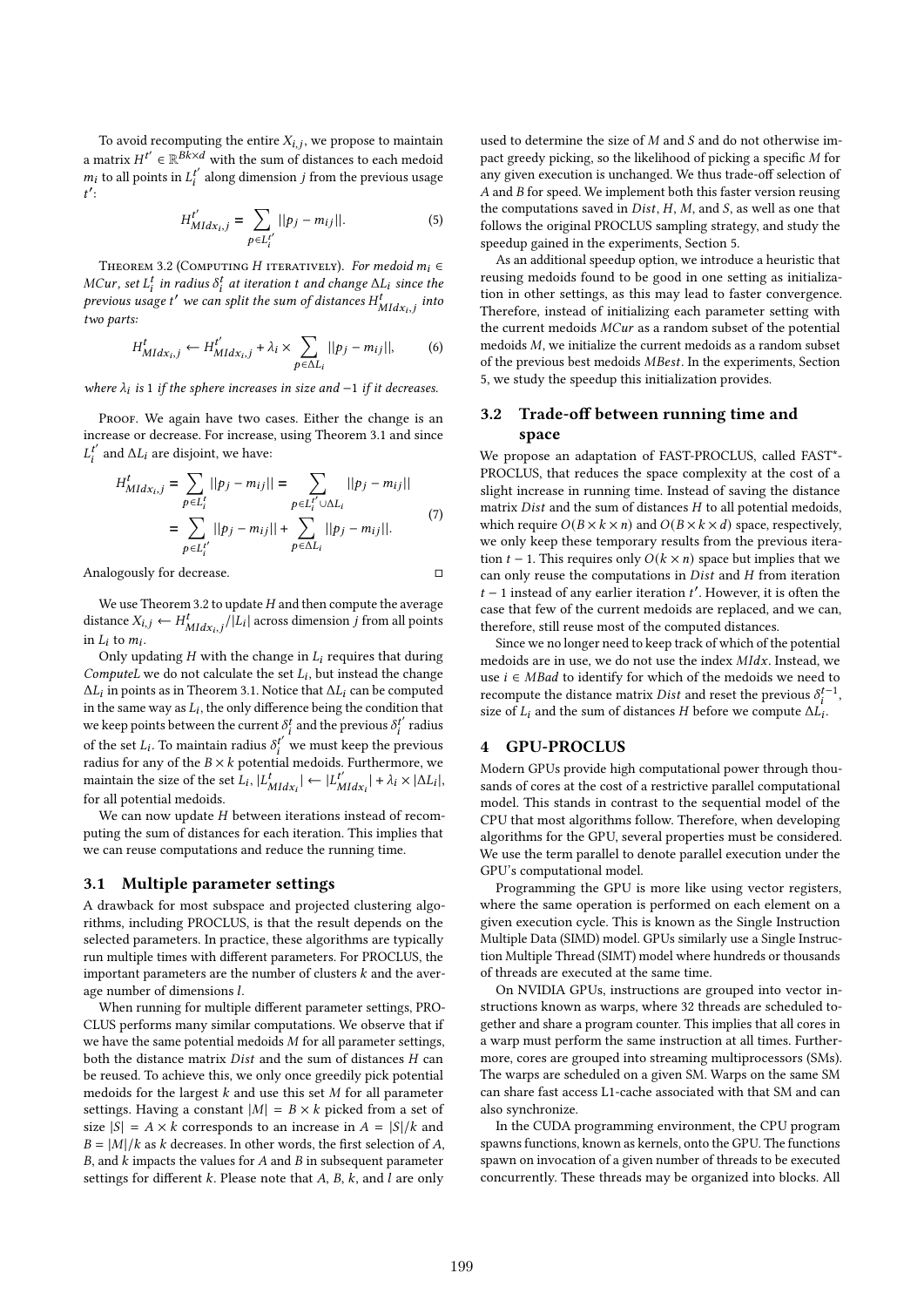threads within a thread block are executed within the same SM. Threads in different blocks cannot synchronize automatically, so computations performed in different blocks should be independent to avoid a global synchronization. By independent we mean computations that do not use the partial result of each other. Data accessed by threads in different blocks must be located in global memory, which is slower than the shared memory.

When multiple threads write to the same memory address, race conditions can occur, where changes by one of them may be lost. To avoid such behavior, the GPU provides atomic versions of increment, addition, maximum, etc. However, these are more expensive and should be avoided, if possible.

In this paper, our algorithms are structured such that they may perform for-loops in parallel as threads. This entails that each step of the for-loop iterations is performed concurrently by different threads. We use a similar notation for thread blocks. If the for-loop has more iterations than threads per thread block, each thread handles multiple iterations.

## 4.1 GPU-friendly parallelization

PROCLUS has a long running time for larger datasets and thus is too slow for interactive settings. We, therefore, propose an algorithm capable of utilizing the computational power of the GPU to reduce the running time. We present GPU-parallelized versions of PROCLUS, FAST\*-PROCLUS, and FAST-PROCLUS, called GPU-PROCLUS, GPU-FAST\*-PROCLUS and GPU-FAST-PROCLUS.

In our GPU-parallelization approaches, we ensure a correct PROCLUS result by only parallelizing independent computations, or else by synchronizing to ensure that all threads within a block are at the same state. Furthermore, to avoid race conditions between threads that compute part of a common result, we use atomic operations. As mentioned above, PROCLUS is non-deterministic due to local randomization, so results between runs may differ both for the GPU versions and the CPU versions of PROCLUS, but all our results are fully correct with respect to the PROCLUS definition.

Each of the sub-functions Greedy, ComputeL, FindDimensions, AssignPoints, and EvaluateCluster has a high time complexity and will therefore be the focus of this section.

To avoid costly memory transfers between the CPU and the GPU, all other computations are also performed on the GPU. Each sub-function is formulated as a separate algorithm for readability. However, since it is time-consuming to allocate and free memory on the GPUs, we allocate all required memory at the beginning of GPU-PROCLUS and reuse the same allocated memory for all of the iterations.

Greedy. In PROCLUS [2], the greedy selection of potential medoids repeatedly selects the point that is furthest away from all other potential medoids. Algorithm 2 shows our GPU-parallelized version of the greedy function. At line 1-4 we first pick a random point  $M_1$  in Data' as part of M and in parallel we compute the Euclidean distance  $Dist_p \leftarrow ||M_i - p||_2$  to all points p in Data'. Each distance computation is completely independent of others and can therefore be computed using different thread blocks. To reduce the number of accesses to global memory, we compute the maximal distance  $maxDist$  within the same kernel call, line 5. However, to guarantee that the correct maximum  $maxDist$  is computed, we must ensure that all blocks have finished before using the global maximum  $maxDist$ . We, therefore, need to check

which points have the largest distance in a separate kernel call at line 6-9.

| <b>Algorithm 2</b> Greedy $(Data', A, B, k)$                                  |
|-------------------------------------------------------------------------------|
| 1: Pick $M_1$ at random from Data'.                                           |
| 2: $maxDist \leftarrow 0$ // shared variable                                  |
| 3: for $p \in Data'$ - in parallel as threads and blocks do                   |
| $Dist_{p} \leftarrow   M_i - p  _2$<br>4:                                     |
| $maxDist \leftarrow max(maxDist, Dist_p)$ // atomic<br>5:                     |
| 6: for $i \leftarrow 2, \ldots, Bk$ do                                        |
| for $p \in Data'$ - in parallel as threads and blocks do<br>7:                |
| if $maxDist = Dist_p$ then<br>8:                                              |
| $M_i \leftarrow p$<br>9:                                                      |
| $maxDist \leftarrow 0$<br>10:                                                 |
| <b>for</b> $p \in Data'$ - in parallel as threads and blocks <b>do</b><br>11: |
| $Dist_p \leftarrow min(Dist_p,   M_i - p  _2)$<br>12:                         |
| $maxDist \leftarrow max(maxDist, Dist_p)$ // atomic<br>13:                    |
| 14: $return M$                                                                |

At line 6 to 13, we repeat this procedure until  $B \times k$  potential medoids has been picked. The only change is that we keep the smallest distance to any already picked potential medoids from point  $p$ .

**ComputeL.** Computing the set of points  $L_i$  for each medoid  $m_i$  is done on the GPU as in Algorithm 3. First, pre-compute the distances  $Dist_{i,p}$  between each medoid  $m_i$  and each point  $p$ . Each distance computation is completely independent and can be performed completely in parallel, see line 1-3. Next, in parallel over each pair of medoids  $m_i$ ,  $m_j$ , find the distance  $\delta_i$  from  $m_i$ to the closest medoid  $m_{i'}$ , see line 4-7. For each medoid  $m_i$ , we compute the set of points  $L_i$  in the sphere with radius  $\delta_i$  centered at  $m_i$ . This is done by checking if the distance to each point  $p$  is within  $\delta_i$ .

To save time, we allocate memory for the worst-case size of  $L<sub>i</sub>$  and add points to the first available location in the allocated array. Adding each point  $p$  to the set  $L_i$  is done using atomicInc to increment the location of points without race conditions, see line 8-12.

| Algorithm 3 ComputeL( $Data, MCur$ )                                        |  |
|-----------------------------------------------------------------------------|--|
| 1: for $m_i \in MCur$ - in parallel as blocks do                            |  |
| <b>for</b> $p \in Data$ - in parallel as threads and blocks <b>do</b><br>2: |  |
| $Dist_{m_i,p} \leftarrow   m_i - p  _2$<br>3:                               |  |
| 4: for $m_i \in MCur$ - in parallel as blocks do                            |  |
| for $m_j \in MCur$ - in parallel as threads do<br>5:                        |  |
| if $m_i \neq m_j$ then<br>6:                                                |  |
| $\delta_i \leftarrow \min(\delta_i, Dist_{m_i,m_i})$ // atomic<br>7:        |  |
| 8: for $m_i \in MCur$ - in parallel as blocks do                            |  |
| for $p \in Data$ - in parallel as threads and blocks do<br>9:               |  |
| if $Dist_{m_i,p} \leq \delta_i$ then<br>10:                                 |  |
| $l \leftarrow increment( L_i )$ // atomic<br>11:                            |  |
| $L_{i,l} \leftarrow p$<br>12:                                               |  |
| 13: $return L$                                                              |  |

FindDimensions. Finding the dimensions for the projected subspaces follows the formula for the original PROCLUS closely. Each entry of  $X$ ,  $Y$ ,  $\sigma$ ,  $Z$  can be computed completely independently and therefore by different thread blocks. To avoid saving Y and  $\sigma$  to global memory we combine the computation of Y,  $\sigma$ ,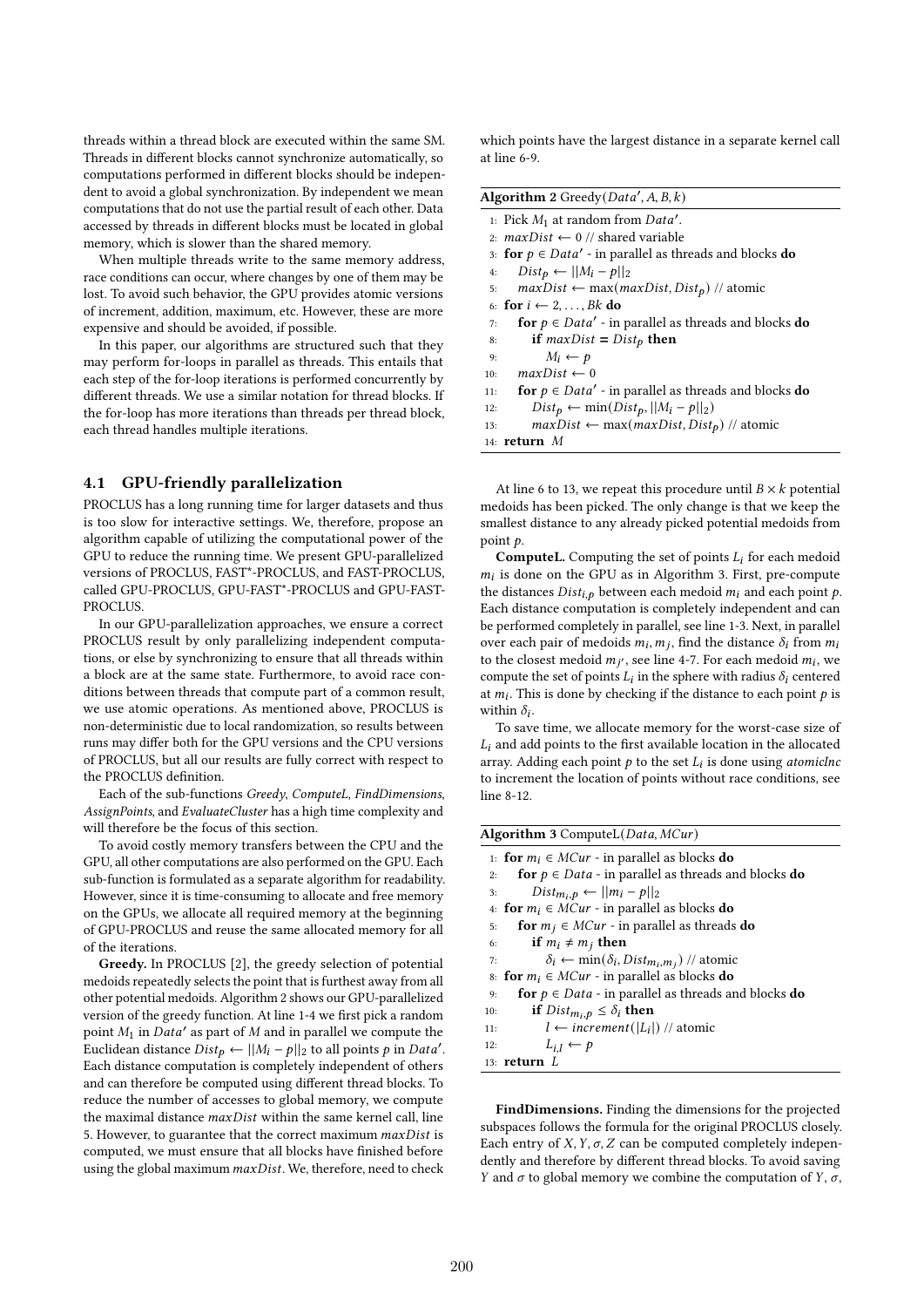and  $Z$  into one kernel call. This reduces the running time substantially, but since these kernel calls are small the impact on the overall running time is minor.

| Algorithm 4 FindDimensions(Data, MCur, L, k, l) |  |  |  |
|-------------------------------------------------|--|--|--|
|                                                 |  |  |  |

1: for  $m_i \in MCur$  - in parallel, as blocks do 2: for  $j \leftarrow 1, ..., d$  - in parallel, as blocks do 3:  $sum \leftarrow 0 // local variable$ 4: **for**  $p \in L_i$  - in parallel, as threads **do** 5:  $sum \leftarrow sum + ||p_j - m_{i,j}||$ 6:  $X_{i,j} \leftarrow X_{i,j} + \frac{sum}{|L_i|}/\frac{1}{N}$  atomic 7: for  $m_i \in MCur$  - in parallel, as blocks do 8: **for**  $j \leftarrow 1, ..., d$  - in parallel, as threads **do** 9:  $Y_i \leftarrow Y_i + X_{i,j}/d \text{ // atomic}$ 10:  $\sigma_i \leftarrow \sigma_i + (X_{i,j} - Y_i)^2$  // atomic 11: synchronize threads 12:  $\sigma_i \leftarrow \sqrt{\sigma_i/(d-1)}$ 13: synchronize threads 14:  $Z_{i,j} \leftarrow (X_{i,j} - Y_i)/\sigma_i$ 15: Pick the dimensions *j* with the two smallest  $Z_{i,j}$  values for each medoids  $m_i$ .

16: Pick next  $k \times l - 2 \times k$  smallest  $Z_{i,j}$ , append associated dimensions *j* to subspace of corresponding medoids  $m_i$ 

17:  $return D$ 

When computing  $X_{i,j}$ , we sum across a large number of points. To avoid race conditions each addition to the global memory location must be performed by atomicAdd. Instead of performing the expensive atomic operations for each point, we let each thread compute a part of the sum locally. Afterward, each thread adds the local sum atomically to  $X_{i,j}$  in the global memory. To compute the average, the local sum is divided by  $|L_i|$ . At last, Z is used to pick the subspaces  $D$ .

AssignPoints. Assigning each point  $p$  to the closest medoid  $m_i$  is done by first computing the distance  $Dist_{p,m_i}$  from each point  $p$  to each medoid  $m_i$ , which again can be done completely in parallel. Remember that the distance measure used to assign points is the Manhattan segmental distance in subspace  $D_i$ , and we can therefore not reuse the previously computed distances. Next, for each point  $p$  in parallel, we check which medoid is closest and assign the point  $p$  to the corresponding cluster  $C_i$ . Both steps are joined into one kernel to reduce the number of global memory accesses, see Algorithm 5. Remember that accessing shared memory is faster than accessing global memory, therefore, it has a large effect on the running time. We use atomicMin to find the smallest distance to a medoid and synchronize to ensure that all medoids have been checked before selecting the closest. This implies that we must compute the distances from each point to all medoids in the same thread block. Adding the points to set  $C_i$  is done the same way as for  $L_i$ .

EvaluateCluster. The evaluation of the clustering is the average Manhattan segmental distance to the centroid, not to the medoid as in previous sub-functions. Therefore the first step is to compute the centroid of each cluster.

The formulation of the cost-function in Eq. 2 is separated into multiple steps that each could be parallelized in its own kernel call; computing the mean  $\mu_{i,j}$  of each cluster, the average distance to the mean along each dimension  $V_{i,j}$ , the average distance among the dimensions for each cluster  $w_i$ , and finally the summed weighted cost for the entire clustering. However, this would require saving temporary results of each step to global

| Algorithm 5 AssignPoints (Data, MCur, D)                                    |  |  |
|-----------------------------------------------------------------------------|--|--|
| 1: for $p \in Data$ - in parallel, as threads and blocks do                 |  |  |
| <b>for</b> $m_i \in MCur$ - in parallel, as threads <b>do</b><br>2:         |  |  |
| $minDist_p \leftarrow \infty$ // shared variable<br>3:                      |  |  |
| $Dist_{p,m_i} \leftarrow   p - m_i  _1^{D_i}/ D_i $ // local variable<br>4: |  |  |
| $minDist_p \leftarrow min(minDist_p, Dist_{p,m_i})$ // atomic<br>5:         |  |  |
| synchronize threads<br>6:                                                   |  |  |
| if $minDist_p = Dist_{p,m_i}$ then<br>7:                                    |  |  |
| $l \leftarrow increment( C_i )$ // atomic<br>8:                             |  |  |
| $C_{i,l} \leftarrow p$<br>9:                                                |  |  |
| $10 \cdot$ refurn                                                           |  |  |

memory, which is expensive to access. To avoid this, we reformulate the cost-function into a sum of values that can be computed in parallel and where only the final cost must be written to global memory:

$$
cost = \frac{\sum_{i}^{k} |C_{i}| \times \frac{\sum_{j \in D_{i}} \frac{\sum_{p \in C_{i}} ||p_{j} - \mu_{i,j}||}{|C_{i}|}}{|D_{i}|}}{|Data|}
$$
(8)

$$
= \sum_{i=1}^{k} \sum_{j \in D_i} \sum_{p \in C_i} \frac{||p_j - \mu_{i,j}||}{|D_i| \times |Data|}.
$$
 (9)

Eq. 9 allows both the mean  $\mu_{i,j}$  and cost to be computed in parallel using a thread block for each pair of medoids  $m_i$  and dimensions  $j$  and then distribute the points among different threads within these thread blocks. Since this is the case, we can combine the computation of both into one kernel call, and synchronize all threads in each block to ensure that the computation of  $\mu_{i,i}$ has finished before using it. By this, we can avoid writing  $\mu_{i,j}$  to global memory but instead keep it as a shared variable. Writing to shared memory is much faster then writing to global memory and therefore provides a large reduction in running time.

To reduce the number of atomic operations in Algorithm 6, we use a local temporary variable that each thread can save its partial result to and then only perform one atomic operation per thread at the very end. This strategy is used both to compute the centroid  $\mu_i$  and cost.

| <b>Algorithm 6</b> EvaluateCluster( $Data, C, D, k$ )                 |  |  |
|-----------------------------------------------------------------------|--|--|
| 1: for $i \leftarrow 1, \ldots, k$ - in parallel as blocks do         |  |  |
| for $j \in D_i$ - in parallel as blocks do<br>2:                      |  |  |
| $\mu_{i,i} \leftarrow 0$ // shared variable<br>3:                     |  |  |
| $tmp \leftarrow 0$ // local variable<br>4:                            |  |  |
| synchronize threads<br>5:                                             |  |  |
| <b>for</b> $p \in C_i$ - in parallel as threads <b>do</b><br>6:       |  |  |
| $tmp \leftarrow tmp + p_i$<br>7:                                      |  |  |
| $\mu_{i,i} \leftarrow \mu_{i,i} + \frac{t m p}{ C_i }/2$ atomic<br>8: |  |  |
| $tmp \leftarrow 0$<br>9:                                              |  |  |
| synchronize threads<br>10:                                            |  |  |
| <b>for</b> $p \in C_i$ - in parallel as threads <b>do</b><br>11:      |  |  |
| $tmp \leftarrow tmp +   p_i - \mu_{i,i}  $<br>12:                     |  |  |
| $cost \leftarrow cost + tmp/( D_i  \times  Data )$ // atomic<br>13:   |  |  |
| 14: <b>return</b> cost                                                |  |  |

Updated and iterations. We also update the best clustering, the best subspace, the best medoids, the current medoids, and the iteration counter for each iteration. However, this part is not time-consuming and details are therefore omitted.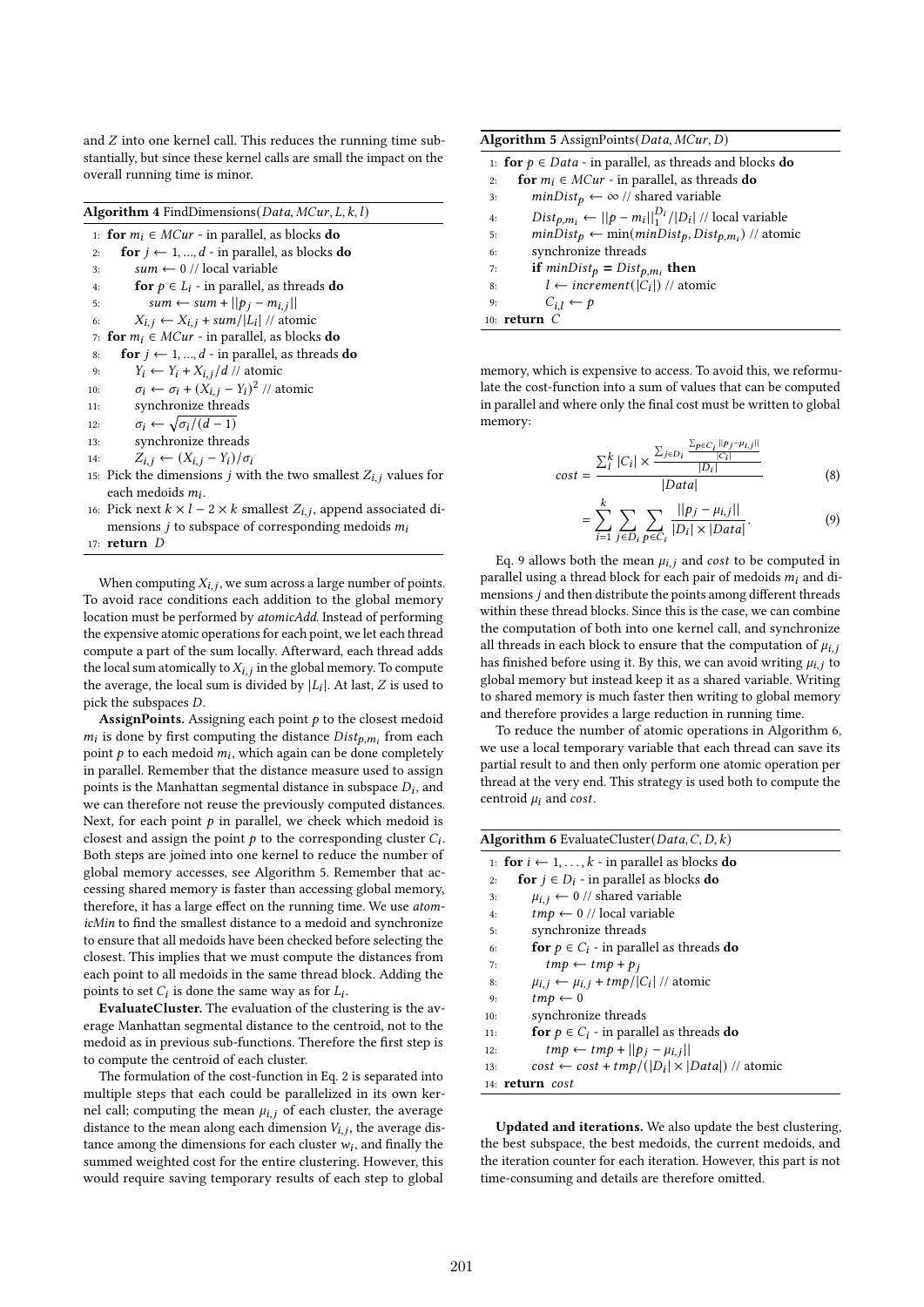RemoveOutliers. To remove ourliers, we compute the smallest distance between two medoids  $m_i, m_j$ , for each medoid  $m_i$ in parallel as block and each  $m_j$  using threads within that block and use atomics to find the smallest distance  $\Delta_i$ . Then in parallel across all points, we check if it lies within the  $\Delta_i$  radius of any medoid  $m_i$ , else, it is reported as an outlier.

## 4.2 GPU-FAST-PROCLUS

The proposed strategies for reducing computations need modifications to fit the GPU. The lookup in the distance matrix Dist and  $H$  is as for FAST-PROCLUS. However, when computing the distances, in ComputeL, we must ensure that all threads have checked the flag  $DistFound_{Mldx_i}$  before marking it as computed.

Since we would like to utilize as many cores as possible, we distribute the distance computations among multiple thread blocks. Instead of using community groups to synchronize across thread blocks, we set the flag afterward in a separate kernel call. Both  $\lambda_i$  and  $\hat{L}_i^t$  are computed as in FAST-PROCLUS, but only one thread per medoid  $m_i$  needs to compute this. Similarly for FindDimensions, when computing the average distance  $X_{i,j}$ , we must ensure that  $H$  is updated by all threads before computing  $X_{i,i} \leftarrow H_{i,i}/|L_i|$ . Therefore,  $X_{i,j}$  is computed in a separate kernel call. The rest of GPU-FAST-PROCLUS proceeds as GPU-PROCLUS.

### 5 EXPERIMENTS

We perform real-world experiments on a workstation with Intel Core i7-9750HF 2.6GHz 12-cores, 16 GB RAM, and a GeForce GTX 1660 TI 6 GB dedicated RAM. For the larger synthetic datasets, we move experiments to a workstation with an Intel Core i9 10940X 3.3GHz 14-Core, 258 GB RAM, and a GeForce RTX 3090 with 24 GB dedicated RAM. All algorithms have been implemented in C++ or CUDA. For repeatability, the source code is provided at: https://au-dis.github.io/publications/GPU-FAST-PROCLUS/.

Multi-core CPU-version. Some of the strategies proposed for GPU-parallelization are directly applicable to the CPU as well. We have therefore implemented multi-core CPU versions using Open $MP<sup>1</sup>$  to study the speedup of parallelization on the CPU vs. the GPU.

Algorithm parameters. The default parameters in all experiments are  $k = 10$ ,  $l = 5$ ,  $A = 100$ ,  $B = 10$ ,  $minDev = 0.7$ , and  $itrPat = 5.$ 

CUDA kernel configurations. For the CUDA kernel configurations, the block size of 1024 threads is used. If fewer threads are required per block, only the required number of threads are started. To reduce unnecessary synchronizations in AssignPoints, Algorithm 5, 128 threads are used per block.

Synthetic data. For control of data distribution and size, we use the synthetic dataset generator provided by [6]. However, we modify the generator as [18] to generate clusters in any arbitrary subspace. The default parameters for the generated data are 64, 000 points with 15 dimensions, each dimension has values in the range 0 to 100. The points are distributed among 10 Gaussian distributed clusters in a subspace of 5 dimensions and with a standard deviation of 5.0.

Real-world data. For experiments on real-world datasets we use the datasets glass, vowel, pendigits [27] and part of the Sky-Server dataset [33]. The glass dataset is of size 214 with 9 features, vowel is of size 990 with 10 features, and pendigits is of size 7, 494 with 16 features. From the SkyServer dataset, we use an area



Figure 1: Speedup w.r.t. GPU-PROCLUS.

of size  $1 \times 1$  measured in the spherical coordinates, referenced as sky  $1 \times 1$ . This subset contains 30, 390 points and we extract 17 features including the spherical coordinates. We also extract a 2  $\times$  2 area with 133, 095 points and a 5  $\times$  5 area with 934, 073 points.

All reported running times are averages of 10 runs on different generated datasets. The real-world and synthetic datasets are minmax normalized, such that all dimensions have values between 0 and 1.

#### 5.1 Scalability

PROCLUS uses randomized search, but besides this random behavior, GPU-PROCLUS and all the algorithmic strategies produce the same clustering as PROCLUS. The important measure in this work is, therefore, not the accuracy but solely the running time. This section investigates how the size of the dataset and its dimensionality affect the running time of our proposed algorithms. We first compare against PROCLUS, where we run with just one parameter setting at a time. Later, in Section 5.3, we show how GPU-FAST-PROCLUS can achieve even higher speedup when allowed to reuse partial computations between parameter settings.

Figs. 2a-2b shows that the algorithmic strategies provide a factor of 1.2 to 1.4× speedup for both PROCLUS and GPU-PROCLUS. However, the GPU-parallelization of each strategy provides an additional 2, 000× speedup. This speedup increases with the input size and stays constant after a certain input size. This is due to the more points, the easier it is to utilize all cores on the GPU. The speedup is so great that we can now perform PROCLUS in less than 100ms, the limit for real-time interaction [32], for even 1, 000, 000 data points. Similarly, the multi-core CPU-version provides up to 6× speedup. The comparatively low utilization compared to the GPU could be due to the many context switches.

Figs. 2c-2d shows that the factor of speedup is higher for a lower number of dimensions, ranging from 896 to 1, 265× speedup. This could be caused by not all distance computations being parallelized across dimensions to avoid atomic operations and synchronizations.

Space usage. For FAST\* compared to FAST, we see approximately 1.05 to 1.1× slowdown, see Fig. 1, but with the benefit of a reduction in space usage. Fig. 3f investigate the reduction in space usage. Space usage of GPU-FAST\*-PROCLUS is approximately half of that of GPU-FAST-PROCLUS and the space usage of GPU-PROCLUS and GPU-FAST\*-PROCLUS is similar. Space usage of all algorithms increases linearly in  $n$ , which is inline with our space complexity analysis.

<sup>1</sup>https://www.openmp.org/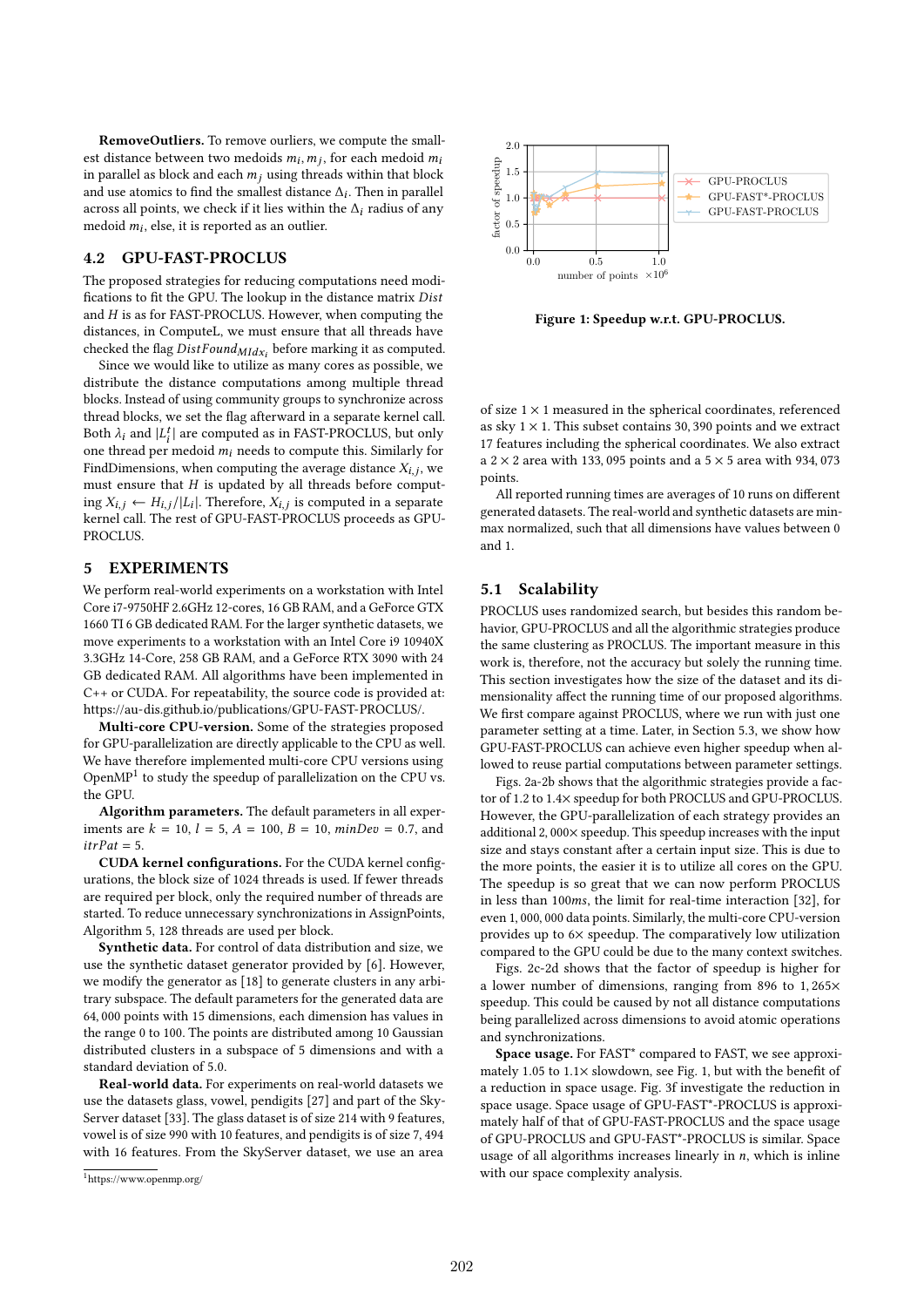

Figure 2: Average running times of runs with a single parameter settings.

# 5.2 Effect of data distributions and parameters

The performance of clustering, subspace, and projected clustering algorithms is affected by the data distribution. Therefore, we verify that GPU-PROCLUS performs well across data distributions. In Fig. 2e we vary the number of clusters and in Fig. 2f we vary the data distribution using different standard deviations. Here, we see that the running time of PROCLUS and GPU-PROCLUS is largely unaffected.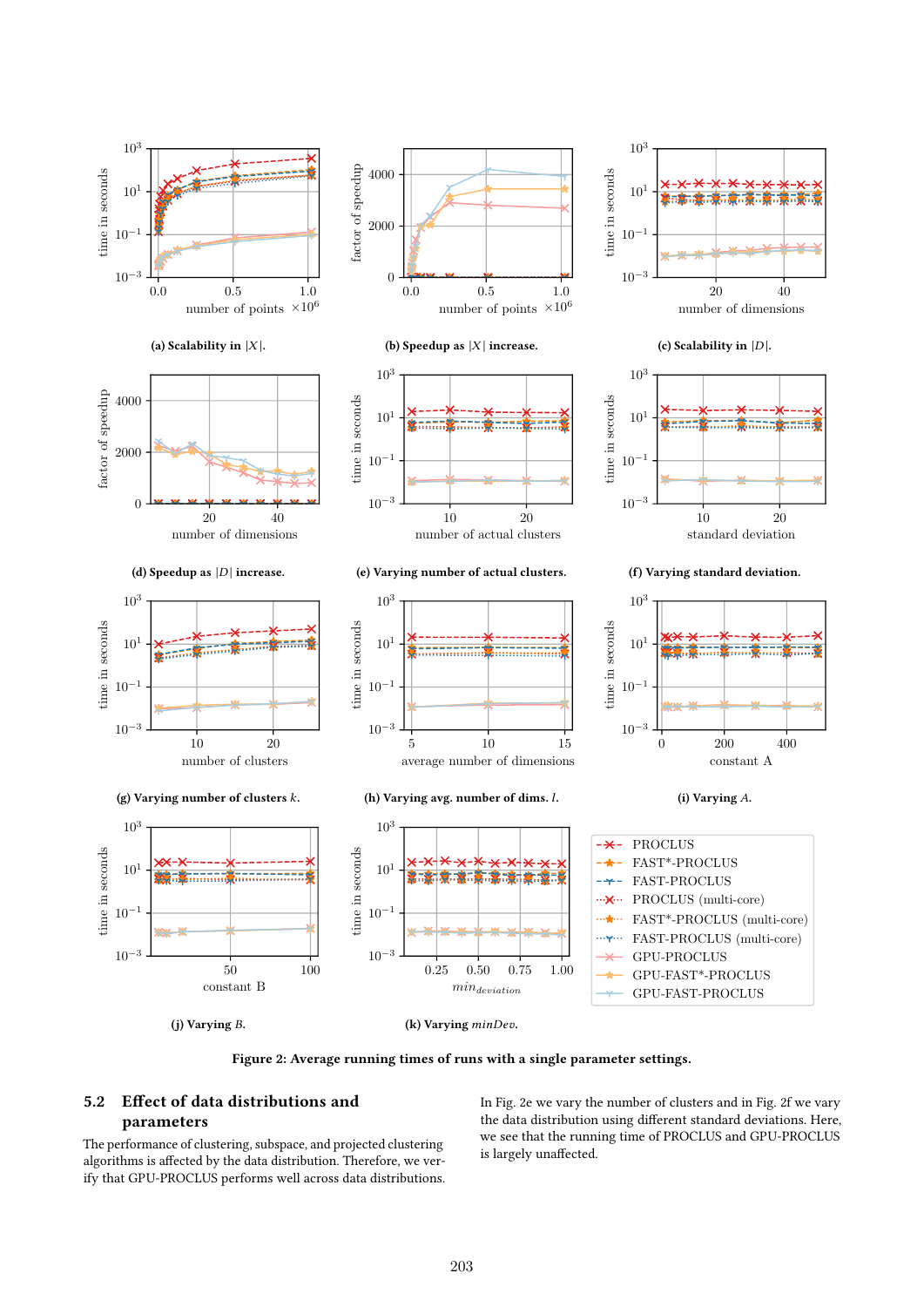We show how different parameter settings affect the running time of PROCLUS and our proposed algorithms. In Fig. 2g-2k, we increase each of the parameters in PROCLUS one by one. We observe that the running time stays almost constant for most parameters, except for  $k$  and  $B$ , where we see that running time for both PROCLUS and GPU-PROCLUS increases with  $k$  or  $B$ . This is clearly because distances for a larger set of current medoids or potential medoids are computed. However, for all experiments, the factor of speedup remains relatively constant at around 1100×.

# 5.3 Multiple parameter settings simultaneously

As mentioned in Section 3, the result of PROCLUS depends on the parameters, so it is often run with multiple sets of parameters. GPU-FAST-PROCLUS uses this to reduce the number of distance computations. In Fig. 3a-3e, we show the average running time of testing 9 combinations of  $k$  and  $l$ . The reported running times are averages per combination to make it easier to compare with running times for just a single parameter setting. We see that GPU-FAST-PROCLUS provides up to around 7000× speedup w.r.t PROCLUS. Furthermore, in Fig. 3e GPU-PROCLUS and GPU-FAST-PROCLUS run on more than 8, 000, 000 points, and we see that the average execution time never exceeds a second. At 8, 000, 000 points, space becomes the limiting factor, exceeding the 4.2 GB of free memory on our relatively small GPU.

The strategy of reusing computations between parameter settings consists of three parts: multi-param 1 reuses partial compuations, multi-param 2 reuses also greedy picking and multiparam 3 reuses also the previous best set of medoids. Compared to GPU-FAST-PROCLUS executed with one parameter setting at a time, the reuse of partial computations provides approximately a factor 1.4× speedup, also reusing the greedy picking provides approximately a factor 1.6× speedup, and also initializing with the previous best set of medoids provides approximately a factor 2.3× speedup.

# 5.4 GPU-utilization

The utilization of the GPU is dependent on many factors like memory throughput and and occupancy of the threads. Further more, it can very at lot between the dataset, parameters, and from kernel to kernel. We provide the utilization, inform of The memory throughput, theoretical occupancy, and achieved occupancy provided by NVIDIA Nsight Compute<sup>2</sup>, for some of the most interesting kernels and extreme cases. An example of what could decrease the occupancy is if a block of threads uses more than the registries that are available. The most time-consuming kernel is Algorithm 6. Given the parameter settings used in this section and a dataset with 4, 096, 000 points and 10 dimensions, it has a theoretical occupancy of 100.00%, achieved occupancy of 99.99%, and memory throughput of 86.54%. Reducing the dataset size to 8, 000 points reduces the utilization to a theoretical occupancy of 78.12%, achieved occupancy of 77.98%, and memory throughput of 50.06%, this is because having 8, 000 points and 10 clusters implies that we spawn around 800 threads per block, which is not a good balance of the warps that can be executed per block. This kernel together with most of our other algorithms has a high utilization since we, in general, parallelize across a large number of points and try to keep the threads that need to communicate within the same block and do not exhaust the resources. On the

other hand, a few kernels do not process all points, e.g., Algorithm 3 line 4-7 spans  $k$  blocks and  $k$  threads per block. If  $k < 32$ , we do not have enough threads per block to utilize a full warp and if  $k \times k$  is less than the number of cores on the GPU, not all cores are engaged. If the preceding and the succeeding kernels were not depending on each other, streams could be used to run two kernels concurrently to engage more cores. This kernel has a theoretical occupancy of 50.00%, achieved occupancy of 3.12%, and memory throughput of 1.64%. This is not a good utilization, but not a time-consuming computation either, so these small kernels do not have a large effect on the overall running time.

#### 5.5 Performance on real world datasets

Running with 9 parameter settings, we show that GPU-FAST-PROCLUS retains the high speedup on different real-world datasets. In Fig. 3g, we show the running time on different real-world datasets, and the experiments confirm that we obtain similar speedups for real-world datasets as we achieve for synthetic data. To be more specific, GPU-FAST-PROCLUS achieves 5490× speedup compared to PROCLUS on the sky  $5 \times 5$  dataset. As for the synthetic data, the speedup is greatest for large datasets.

#### 6 RELATED WORK

Clustering is the task of grouping similar data points [35]. Distancebased methods like k-means [24] or k-medoids [28] try to minimize intracluster distance. Density-based methods like DBSCAN [14], DPC [31] and SynC [8] find clusters as high density regions separated by sparse regions.

In high dimensional data, clusters might only exist in subspaces of the full-dimensional space, giving rise to subspace and projected clustering [29]. Subspace clustering discovers clusters in any possible subspace projection, allowing a data point to participate in none or several clusters in different subspaces, whereas projected clustering assigns each point to exactly one cluster in one subspace projection. Subspace and projected clustering can be categorized as top-down or bottom-up algorithms.

Bottom-up approaches [4, 11, 16, 19] find clusters in  $k = 1$ dimensional subspaces, then iteratively combine clusters in  $k$ dimensional subspaces to find clusters in  $(k + 1)$ -dimensional subspaces. Top-down approaches [2, 3, 10, 13, 34] find clusters in the full-dimensional space and iteratively update assigned subspace projections to these clusters.

Subspace and projected clustering are time-consuming to compute due to the number of subspaces increasing exponentially in the number of dimensions, giving rise to works on efficient algorithms. Some algorithms reduce the running time by pruning subspace regions that cannot contain clusters [5, 19], approximating potentially dense areas by e.g. grid cells or histograms [4, 11, 16, 23], or by locally optimizing to iteratively improve candidate clusters and associated dimensions [2, 3, 10, 13, 25, 34].

While much effort has gone into algorithmic improvements of subspace and projected clustering algorithms, the high computational power of the graphics processing unit (GPU) remains largely unexplored. To the best of our knowledge, GPUMAFIA [1], a GPU version of SUBSCALE[12], and GPU-INSCY [18] are the only GPU algorithms proposed for subspace clustering. We review them in turn.

MAFIA is a bottom-up subspace clustering algorithm that combines histogram approximations of overlapping dense subspace regions as it moves from lower dimensional to higher dimensional subspaces [16]. GPUMAFIA efficiently parallelizes these

<sup>2</sup>https://developer.nvidia.com/nsight-compute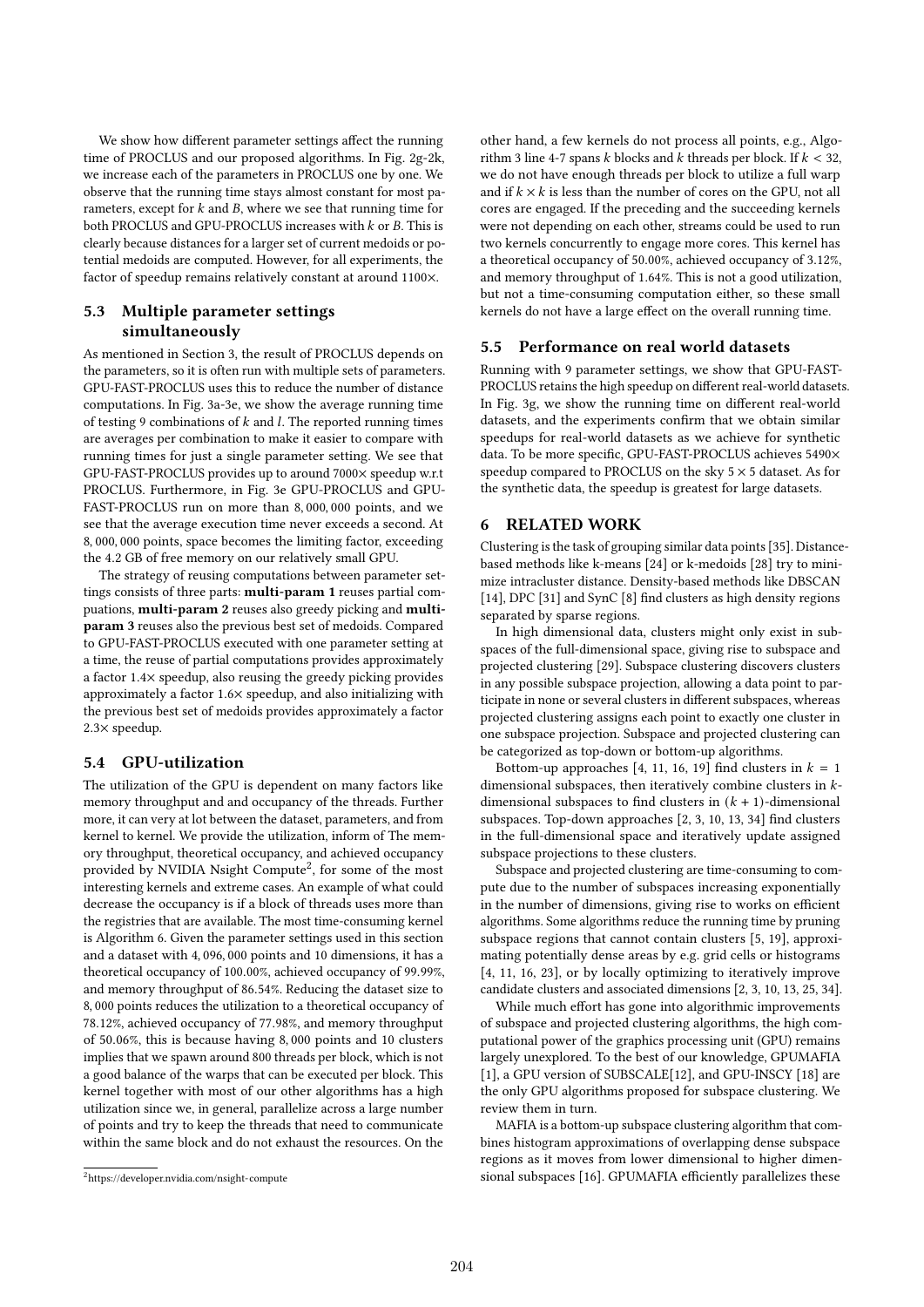



core steps in different kernels. As PROCLUS uses a different clustering notion that makes use of neither histograms nor dense regions, and that cannot proceed in a bottom-up fashion on subspaces, the algorithmic parallelization strategies in GPUMAFIA are not applicable to the GPU-parallelization of PROCLUS.

SUBSCALE [20] is also density-based, but finds dense units, similar to neighborhoods in DBSCAN, per dimension. The dense units that overlap in dimensions can be combined and subjected to DBSCAN to derive the actual clusters. In the GPU-parallelized version of SUBSCALE[12], the identification of overlapping dense units across dimensions and dense units is parallelized, and possible dense units are precomputed. Again, the clustering notion and algorithmic strategy differ from PROCLUS such that it cannot serve as inspiration for a GPU-parallelization of PROCLUS.

Finally, INSCY [5] is also a density-based subspace clustering approach, but proceeds in a depth-first manner over potential dense subspace regions using a specialized tree structure. GPU-INSCY proposes a GPU-friendly version of the tree structure and devises algorithmic strategies for efficiently handling multiple dense regions in parallel. The GPU-parallelization is tailored to INSCY and does not fit for PROCLUS that does not operate on dense regions, and thus cannot benefit from a tree structured for managing them.

As PROCLUS is an adaptation of k-medoids to projected clustering [28], it is worth considering GPU-parallelized versions of full dimensional k-medoids clustering [21, 30], or of the similar k-means [15, 17, 22]. However, as opposed to k-medoids, which is based on distances between objects that reside in the same space, PROCLUS iteratively adds and removes dimensions from intermediate projected clusters, which results in changes of distance values and changes of projected subspaces. Thus, a GPU version of k-medoids cannot serve as a subroutine of a GPU version of PROCLUS.